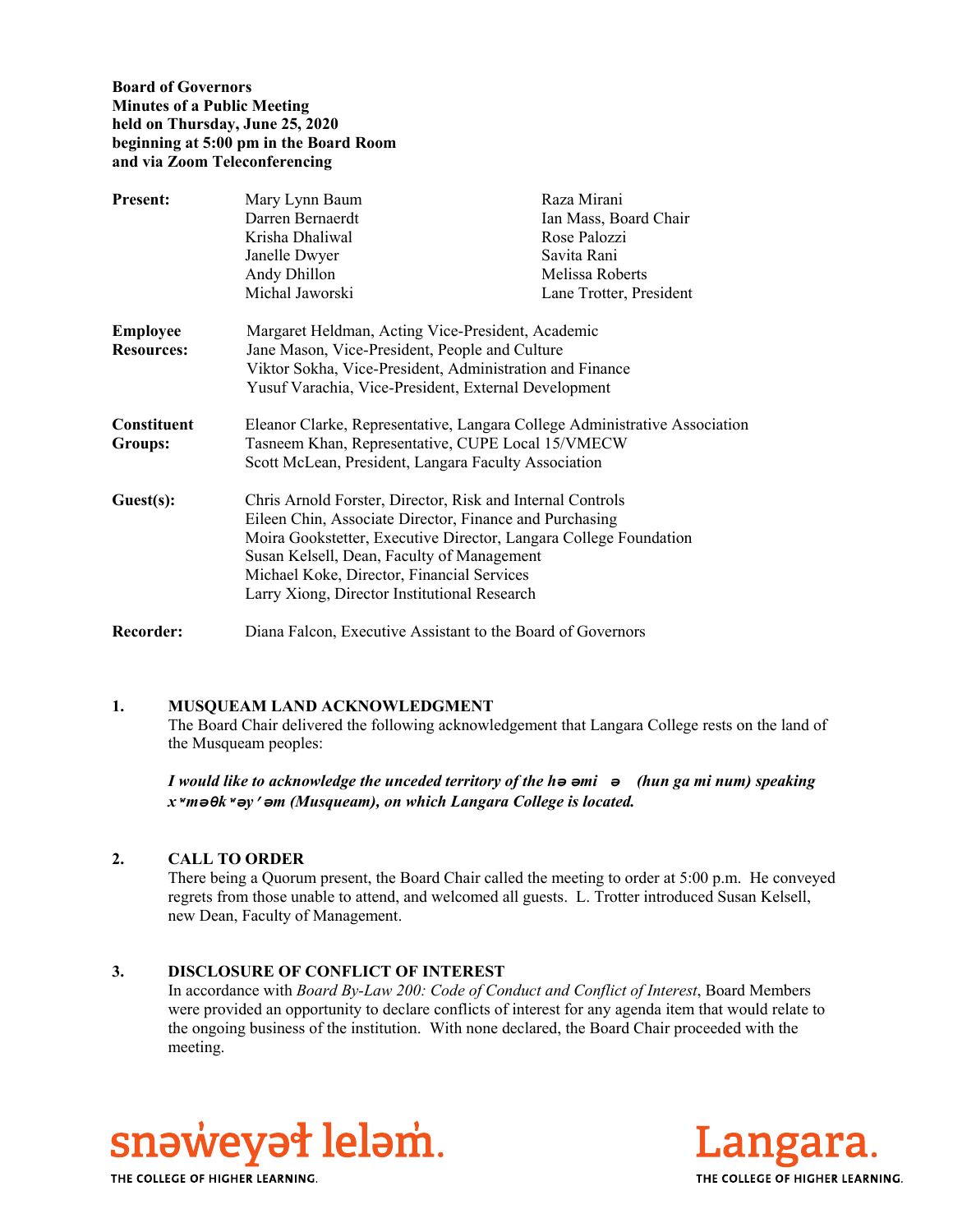# **4. PRESENTATIONS**

# **4.1 Langara College Foundation Annual Report to the Board**

Y. Varachia introduced M. Gookstetter who made a presentation to the Board on the work and progress of the Langara College Foundation over the past year. She highlighted the Beyond 49 campaign successes and noted a milestone where the Foundation reached the \$1M mark for donations for the first time in any given year. After her presentation, M. Gookstetter thanked the Board for their leadership and philanthropic support of the Foundation over the past year. The Board thanked M. Gookstetter for her presentation and acknowledged the work of the Foundation and especially the support the Foundation and the College have provided to students during COVID-19.

[It was noted that M. Gookstetter left the meeting at 5:20 pm]

# **5. APPROVAL OF AGENDA/CONSENT AGENDA**

It was moved by M. Jaworksi and seconded by S. Rani

**THAT, the Langara College Board approve the agenda and approve/acknowledge the following items on the consent agenda:**

- **5.1 Minutes of Board Meeting held May 28, 2020 Approved**
- **5.2 President's Report Acknowledged**
- **5.3 Chair's Written Report Acknowledged**
- **5.4 Notice of Election of Board Vice Chairs Acknowledged**
- **5.5 Protected Disclosure/Compliance Officer Report Acknowledged**
- **5.6 FTE Enrolment Report for the Year Ended March 31, 2020 Acknowledged**
- **5.7 Semi-Annual Investment Summary to March 31, 2020 Acknowledged**
- **5.8 Confirmation of College Remittances Acknowledged**
- **5.9 Education Council Report of meeting held May 19, 2020- Received THAT, the Education Council Report for the meeting held May 19, 2020, be received for information.**

# **Carried Unanimously**

# **6. ELECTION OF BOARD CHAIR**

With L. Trotter as Chairperson, the election for the position of Board Chair took place at 5:22 pm. Board members had been notified at the May Board meeting that the election of the Board Chair would be held at this meeting. L. Trotter advised that an email calling for an Expression of Interest or Nominations for the Board Chair position was sent to Board Members on June 3, 2020. L. Trotter advised that J. Dwyer nominated I. Mass. L. Trotter asked I. Mass if he would accept the nomination. I. Mass confirmed acceptance of the nomination. L. Trotter called for other expressions of interest or nominations three more times. There being no further expressions of interest or nominations, in accordance with Bylaw 201 I. Mass was declared Board Chair by acclamation for a one-year term effective August 1, 2020. The President handed the meeting back to the Board Chair at 5:24 pm.

# **7. CHAIR'S VERBAL REPORT**

The Board Chair advised that he had nothing to add to his written report.



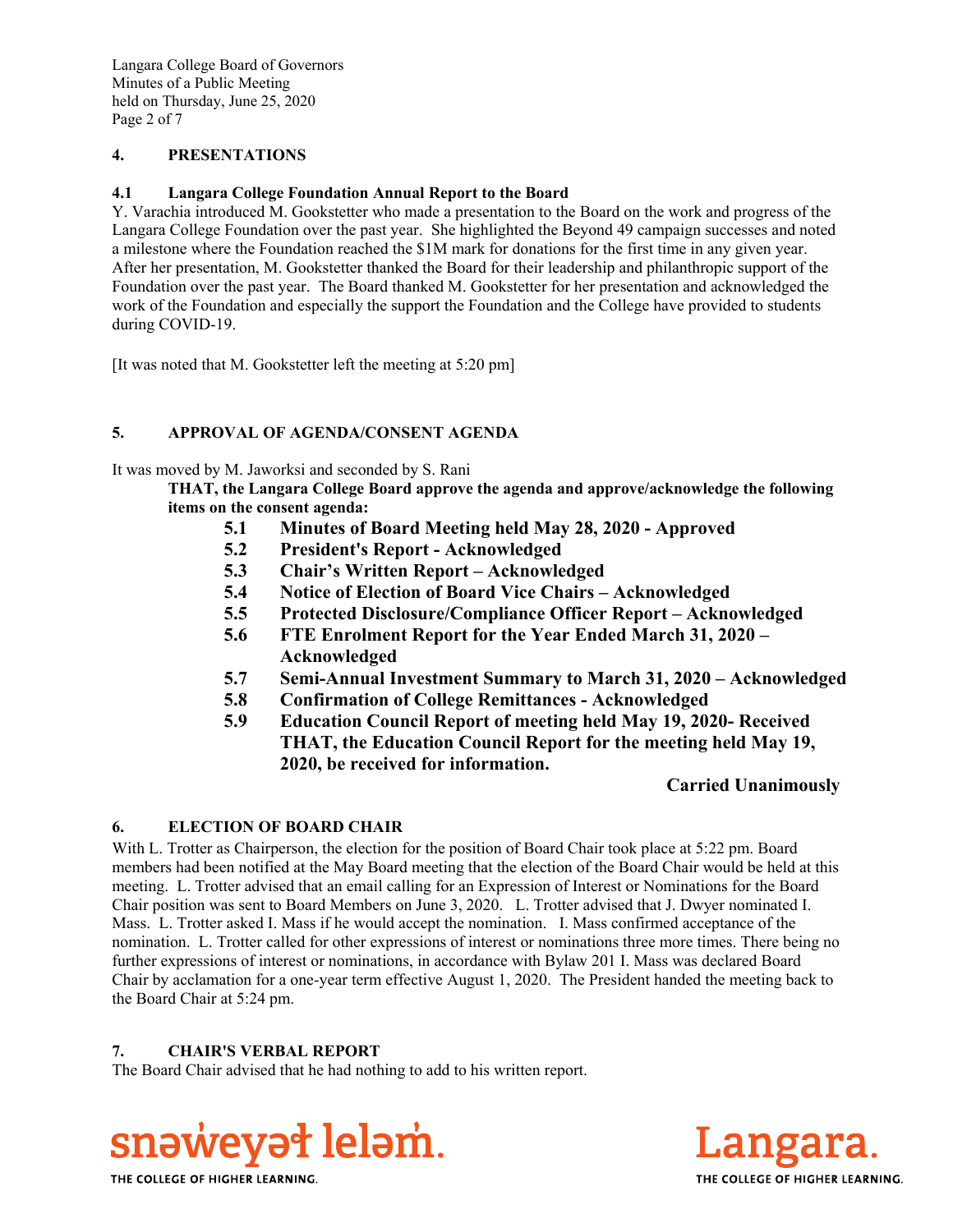Langara College Board of Governors Minutes of a Public Meeting held on Thursday, June 25, 2020 Page 3 of 7

### **8. PRESIDENT'S VERBAL REPORT**

In addition to his written report attached to the agenda, the President provided the following verbal report to the Board:

 He thanked Registrar and Enrolment Services (RES), Communications & Marketing and other members of the community for developing the virtual graduation ceremony that occurred on June 17, 2020. They did a fantastic job to make the day special for our students, their families and members of the College community.

# **9. COMMITTEE REPORTS/RECOMMENDATIONS/APPROVALS**

### **9.1 Audit and Finance Committee**

### **a. Draft Minutes of Audit and Finance Committee meeting held June 10, 2020**

A. Dhillon highlighted the draft minutes of the Audit and Finance Committee meeting held June 10, 2020, attached to the agenda for information. He highlighted that the auditors commended Senior Management on the work that they did especially with the challenges that COVID presented.

### **b. Audited Financial Statements for FY ended March 31, 2020**

V. Sokha thanked the Finance team, especially M. Koke and E. Chin, for the work that was done during this unusual situation where at the last minute they were required to perform the audit remotely without the auditors present. M. Koke thanked the Finance Team and especially Eileen Chin, Associate Director of Finance and Purchasing, and Ann O'Melinn, Manager, Financial Services for the tremendous amount of work they did on the audit during COVID-19. They went above and beyond to ensure we had a successful audit.

M. Koke highlighted his memo attached to the agenda that provided details of the Audited Financial Statements for FY ended March 31, 2020. He advised that the Financial Statements were presented and reviewed by the Audit and Finance Committee at its meeting held June 10, 2020, as reflected in the minutes of the AFC meeting attached to the agenda.

He highlighted the Balance Sheet and noted an increase in cash balances due mostly to Workday and the T Building incident. Deferred revenue increases comprised of substantial ups and downs consisting of a \$12.3M decrease for amounts collected for the summer semester. Traditionally we begin taking in amounts in March but due to COVID registration was delayed until April so we did not see those amounts on our balance sheet. It is strictly a timing issue. However, this was offset by a \$13.4M increase as a result of the Immigration Canada Student Direct Stream Program which requires a deposit from students in order to obtain their Visa to attend College. He also touched on major capital projects that occurred during the year.

Discussion ensued and Board Members questions were answered.

It was moved by J. Dwyer and seconded by R. Mirani **THAT, the Financial Statements of Langara College for the fiscal year ended March 31, 2020 be approved.** 

**Carried Unanimously**

#### **c. Audit Findings Report for FY ended March 31, 2020**

A. Dhillon highlighted the report from KPMG on the Audit Findings Report for the fiscal year ended March 31, 2020 noting that the audit was excellent and resulted in a clean opinion. One of the key impacts on the audit this year was COVID-19 which required the Auditors and the Finance Team to



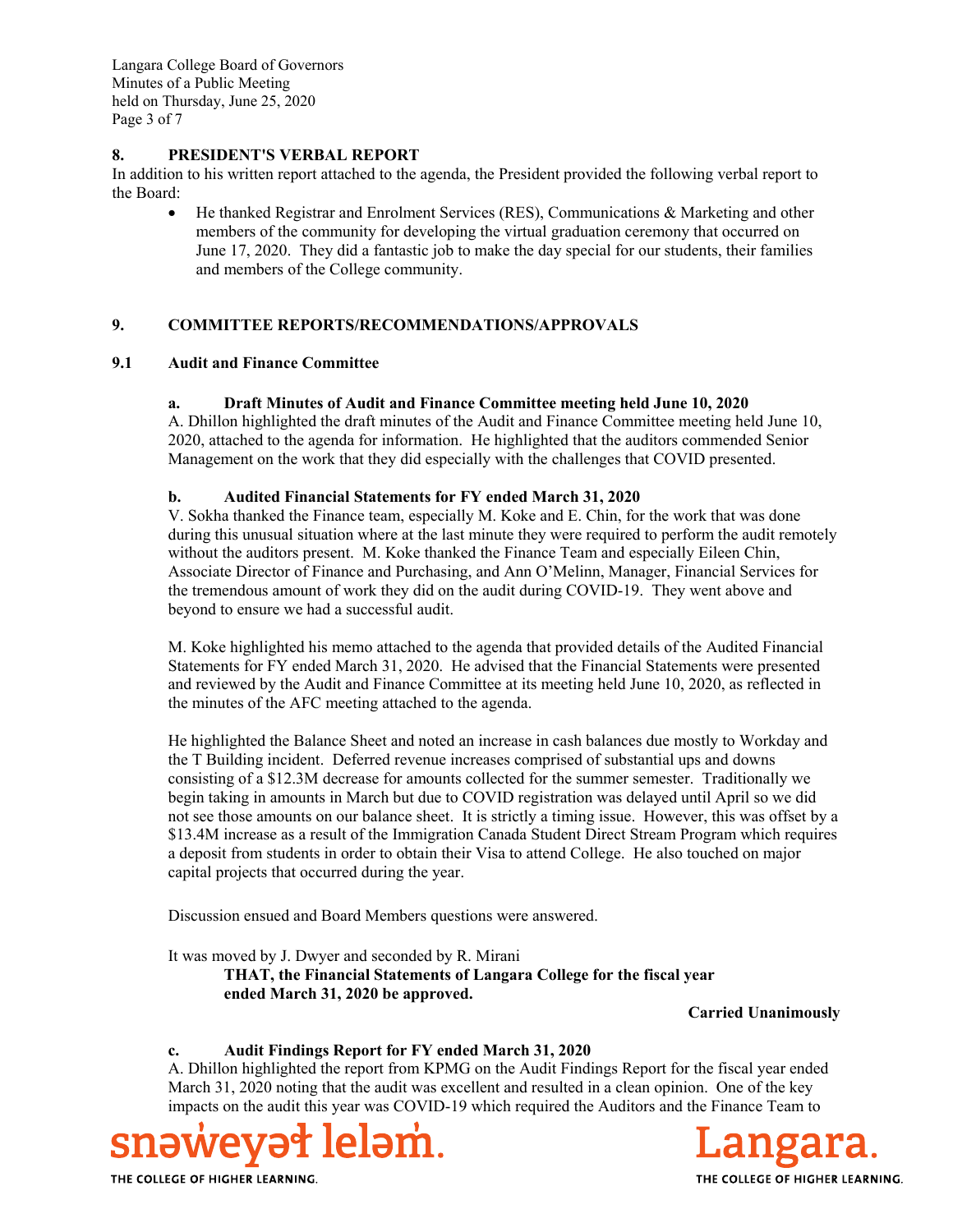Langara College Board of Governors Minutes of a Public Meeting held on Thursday, June 25, 2020 Page 4 of 7

> perform the audit remotely. The Auditors commented that there were no delays as the Senior Management team ensured they were able to electronically perform the audit and the Auditors were able to provide us with an opinion on time. A. Dhillon highlighted the areas that KPMG focused on during the audit which included:

- The financial impact of reporting during COVID-19 meant they had to enhance their procedures specifically around how our processes work within the College. They did not note anything specific or significant that had any impact on balances that the system reported.
- Workday system implementation and one of the key focuses was to ensure that data transfer from the legacy Banner system to Workday was complete and accurate and there were no issues in terms of losing information along the way.
- Accounts Payable and accrued liability and expenses primarily due to the sheer size of what Langara incurs. No issues of significance were noted.
- Deferred Capital Contributions and Tangible Capital Assets focused on the T Building incident that occurred in April 2019 noting that Management appropriately dealt with how to financially report that item on the financial statements.
- They highlighted capitalization vs expensing for Workday costs that were deferred by the College and they supported and agreed with Management's treatment of those expenses.
- One item on the Summary of Adjustments and Differences that should be noted is a reconciliation item for \$2.3M that had come to the Auditor's attention. This arose due to the challenges the College was dealing with specifically around Workday and COVID-19 and the requirement to work remotely. KPMG is comfortable that this is a one-off item which should not occur again.

The Office of the Auditor General was part of this audit as an observer and does their own opinion, and they provided a clean opinion and had no finance issues that needed to be addressed.

It was moved by K. Dhaliwal and seconded by M. Jaworski

**THAT, the Audit Findings Report for the fiscal year ended March 31, 2020 be approved.** 

**Carried Unanimously**

### **d. Accountability Plan and Report for the 2019/20 Reporting Cycle and the 2020/21 to 2022/23 Planning Cycle**

Y. Varachia thanked L. Xiong and his team and all units across campus for providing the information in this report. He apologized for the last-minute changes to the document as the Ministry changed this year how they would like to receive the information by moving it to a table as an appendices at the end of the document, but the wording and the content remains the same. He provided background on the Accountability Plan and Report for the 2019/20 Reporting Cycle and the 2020/21 to 2022/23 Planning Cycle as a document we are required to submit annually to the Ministry and noted that the document embraces how the College is working to achieve its objectives. The document outlines the roles, responsibilities and expectations of the government and the College. The Accountability Plan and Report provides a median for the College to communicate its current and future goals and report on its progress towards the internal targets set by the Ministry. This is also an opportunity for the public to receive an introduction about the College and its development and performance. This year we have added a COVID-19 section to inform the public and the Ministry what the impact was and how the College responded.

The Board congratulated the College and the Institutional Research Team on another very good report. L. Xiong thanked the Board noting that the report is due to the Ministry by July 15, 2020. Once reviewed and approved by the Ministry it is then posted on the Ministry and the College's websites for public access. He advised that some of the targets are still coded "TBD" as we are still waiting for the



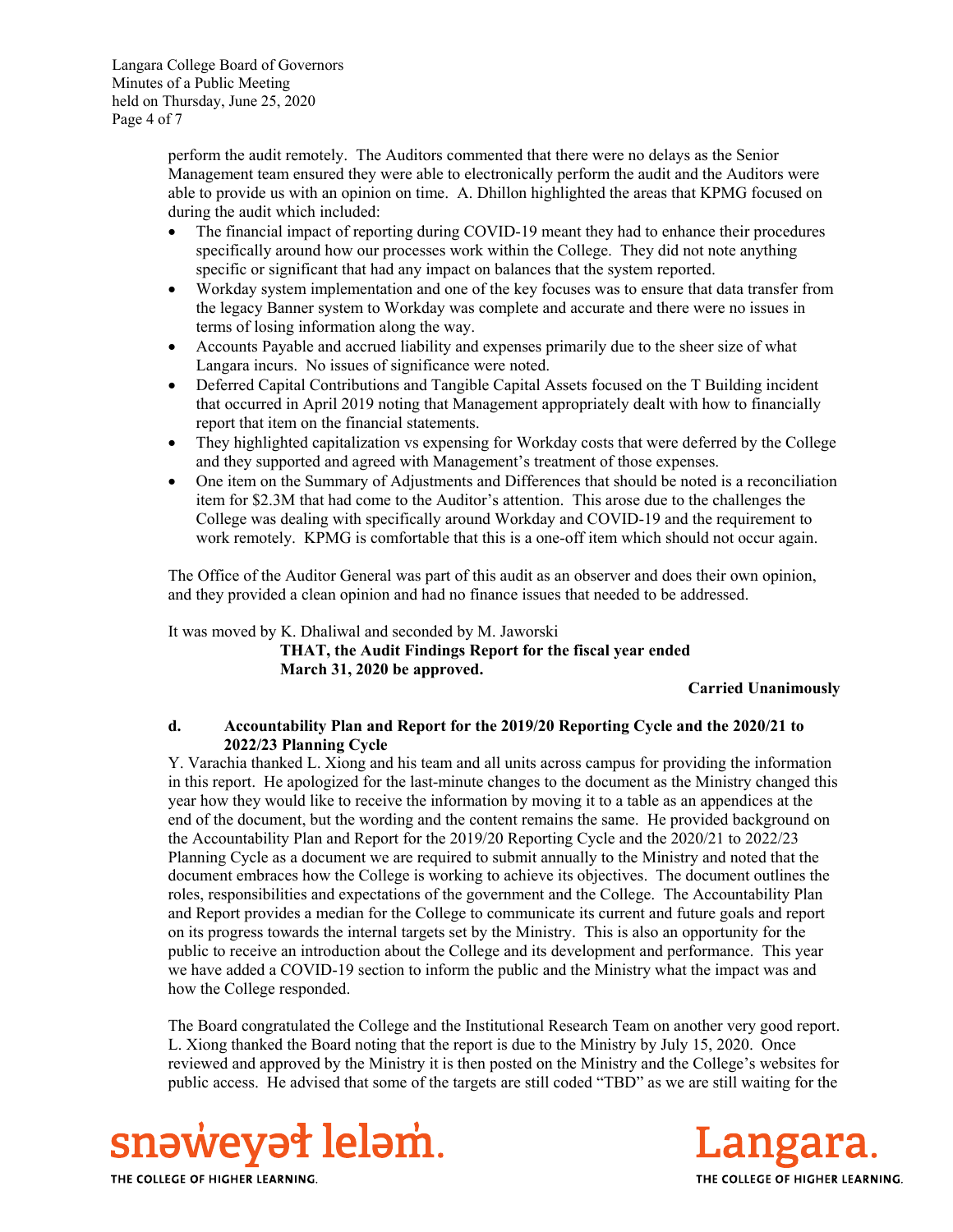Langara College Board of Governors Minutes of a Public Meeting held on Thursday, June 25, 2020 Page 5 of 7

> information from the Ministry. Once the information is received the report will be updated before it is sent to the Ministry for final approval and posted to the website.

> In response to a Board Members question if the Special Advisor to the President was able to review the report, especially the items that relate to the Truth and Reconciliation Commission (TRC), if she had a chance to respond to it, and if she was pleased with the content, Y. Varachia advised that they are working on the Langara Indigenous Strategy of which the Special Advisor to the President sits on the Committee. She has provided a lot of input and this document will be shared with the Committee. He advised that he will be meeting with the Special Advisor next week to go through the document again and will be able to advise the Board of her thoughts on the document after the meeting. He advised that we will see some great things happening with the community and the college by working with the Indigenous Strategy and moving it forward.

> I. Mass advised that he and L. Trotter met with the Minister of Advanced Education, Skills and Training last summer (2019) to review the Accountability Report. He noted that the Minister had read it, noted that it was very detailed, and was very pleased and satisfied with it. Discussion ensued and Board Members questions were answered.

It was moved by ML Baum and seconded by M. Jaworski

**THAT, the Accountability Plan and Report for the 2019/20 Reporting Cycle and the 2020/21 to 2022/23 Planning Cycle be approved.** 

**Carried Unanimously**

### **10. HUMAN RIGHTS REPORT 2019-2020**

The College is required under Bill 23 to report labour relations issues annually to the Board.

J. Mason highlighted the summary report (attached to the agenda for information) that captures the labour relations, respectful workplace and human rights incidents that occurred from June 1, 2019 to May 31, 2020, with the exception of the sexual violence incidents that are reported in the calendar year of the reporting period. She reported the following:

- There were no new grievances on file and there were a couple of outstanding grievances still being worked through from previous years.
- We generally have excellent collaboration and dialogue that takes place between Human Resources and our three unions: LFA, CUPE, and BCNU. There has been some unrest within the College community in the last three months due to COVID that has affected employee relations as the transition to working remotely has brought up many new and challenging issues that has affected all employees (ie remote teaching, switching to working remotely from home, etc.). The faculty and the Langara Faculty Association (LFA) in particular have raised a number of concerns with leadership at the College and we are working through those concerns to hopefully lead to a resolution.
- There are three extremely challenging Human Rights complaints, two that are at the Tribunal, which we continue to work through.
- The Human Rights Policy is still in need of revision and work has commenced. There were three policies that are similar in nature – Human Rights Policy, Sexual Violence and Misconduct Policy, and Respectful Workplace Policy. We have completed the Sexual Violence and Misconduct Policy and in tandem are working on consistency between the policies as it relates to definitions, actions, investigations, etc., to have more streamlined and consistent processes between the different mechanisms.
- Since COVID-19 we have seen a significant increase in respectful workplace complaints but we are just a small mirror in the broader spectrum of what is happening within our society. People have anxiety and other concerns - they remain in closed quarters, some do not have appropriate working space, people are isolated and unable to access some of the resources, and a number of other issues. Since moving online,



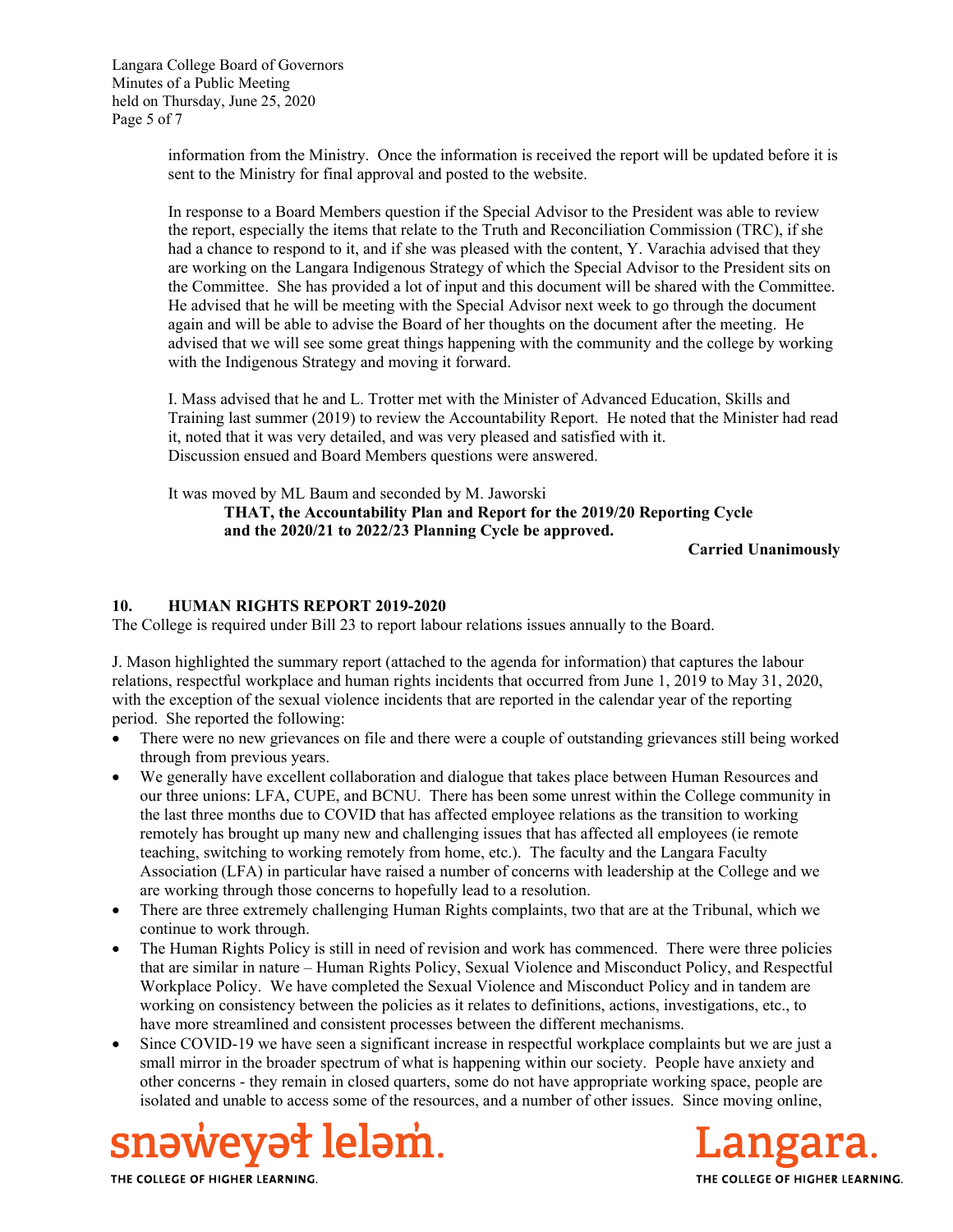Langara College Board of Governors Minutes of a Public Meeting held on Thursday, June 25, 2020 Page 6 of 7

> there is a tendency for people to perhaps say things in writing that they would not normally say in person. This is becoming an area of concern and we are looking at ways to support the college community to maintain respectful communication while at the same time being able to address their concerns.

- We offered a series of workshops last year on crucial conversations, dispute resolution, dealing with change and change management that were very well received with evaluations above 95%. We were going to continue with this form of education in person this year, but are now looking at different ways that we can provide support for people. We have not actually launched anything at this time.
- Over the next year we plan on completing the Respectful Workplace Policy and have been providing oneon-one coaching and education sessions to individuals that are finding it challenging getting along with their coworkers. We have had some very positive responses.
- We have a very robust Sexual Violence Ambassador Program and are looking at expanding it. The idea and the goal is that there is someone in each of the departments within the college where people can feel comfortable to disclose, ask a question, or be recommended for services and supports as needed. The ambassadors are trained to point people in the right direction. We do not offer legal advice but we do try to get people support and help them make the next step. She thanked Maggie Ross, Director, Student Conduct & Academic Integrity, who is responsible for this program.
- M. Ross worked with her provincial counterparts in revising the Sexual Violence and Misconduct Policy to look at the purpose and principles of the policy to make sure that the scope of it was clear and identified what we had jurisdiction over so anyone reading it would know exactly what the policy covered. Additional definitions were added to help support readability, the processes regarding disclosure and formal reporting were streamlined, and a permanent resolution process was added. For clarity it was also added that the college does not provide legal advice.

J. Dwyer advised that she appreciated the detail, thoughtfulness and skill of the report and finds the report incredibly informative and educational.

# **11. BOARD MEMBER REPORTS**

M.L. Baum advised that she was able to attend the virtual Beyond 49 and Graduation Ceremony and appreciated the opportunity to be in touch with the spirit of celebration even if we could not be there in person.

# **12. CONSTITUENT GROUP REPORTS**

There was no report.

# **13. VISITOR'S COMMENTS**

There were no comments.

# **14. NEXT MEETING**

# **14.1 Thursday, September 24, 2020**

The next Board of Governors meeting is scheduled for Thursday, September 24, 2020. Due to COVID-19, the meeting will be held via Zoom teleconference.